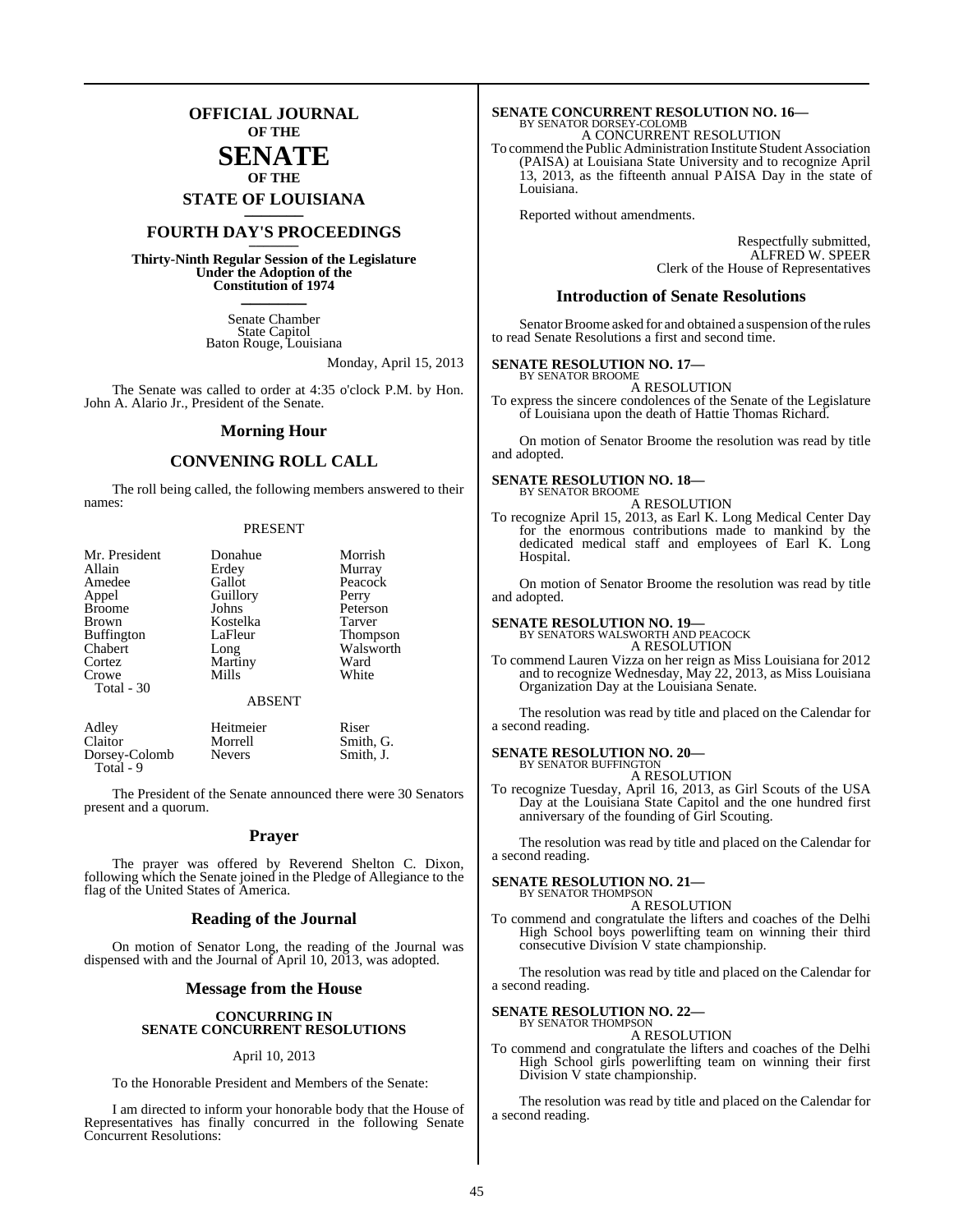## **Page 2 SENATE 4th DAY'S PROCEEDINGS**

# April 15, 2013

### **SENATE RESOLUTION NO. 23—**

BY SENATOR CROWE A RESOLUTION

To designate the week of April 7 through 13, 2013, as "Junior Auxiliary Week" at the Senate.

The resolution was read by title and placed on the Calendar for a second reading.

#### **SENATE RESOLUTION NO. 24—** BY SENATOR CROWE

#### A RESOLUTION

To commend and congratulate the State of Israel upon the occasion of the sixty-fifth anniversary of the birth of the modern State of Israel, to recognize the contributions ofIsrael to humankind, and to express support for the people of Israel for their right to live in freedom and to defend their land and country.

On motion of Senator Crowe the resolution was read by title and adopted.

- SENATE RESOLUTION NO. 25—<br>BY SENATORS ALLAINO, AMEDEE, APPEL, BROWN, BUFFINGTON, CHABERT, CLAITOR, CORTEZ, CROWE, ERDEY,<br>GUILLORY, HEITMEIER, JOHNS, KOSTELKA, MARTINY, MILLS,<br>MORRELL, MORRISH, MURRAY, NEVERS, PEACOCK, PERR A RESOLUTION
- To memorialize the Congress of the United States and request the secretary of the United States Department of Commerce to take such action as necessary to require the regional administrator of the National Oceanic and Atmospheric Administration Fisheries Service's Southeast Regional Office and his scientists to attend a meeting of the Louisiana Senate Committee on Natural Resources, on a date that is convenient for the parties during the month of April or the first week of May, to provide information on the red snapper season.

On motion of Senator Allain the resolution was read by title and adopted.

#### **SENATE RESOLUTION NO. 26—** BY SENATOR PETERSON

A RESOLUTION

To commend Delta Sigma Theta Sorority, Incorporated for one hundred years of public service and recognize Wednesday, April 17, 2013, as the twenty-ninth annual "Red and White" Day.

The resolution was read by title and placed on the Calendar for a second reading.

## **SENATE RESOLUTION NO. 27—** BY SENATOR GALLOT

#### A RESOLUTION

To commend and congratulate Tony Brown on his accomplishments and contributions and to recognize April 13, 2013, as the eleventh anniversary of the radio show "Eyes Open with Tony Brown".

On motion of Senator Gallot the resolution was read by title and adopted.

#### **SENATE RESOLUTION NO. 28—** BY SENATOR MURRAY

A RESOLUTION

To direct the LSU Board of Supervisors to submit to the Senate Committee on Finance for approval of any cooperative endeavor agreement that transfers the management and operation of a state owned hospital to a private entity.

The resolution was read by title and placed on the Calendar for a second reading.

#### **SENATE RESOLUTION NO. 29—**

BY SENATOR DORSEY-COLOMB A RESOLUTION

To recognize July 2013 as Sarcoma Awareness Month.

The resolution was read by title and placed on the Calendar for a second reading.

#### **SENATE RESOLUTION NO. 30—**

BY SENATOR LAFLEUR A RESOLUTION To designate July 14 as the annual commemorative day honoring Louisiana's diverse French-American Creole families.

The resolution was read by title and placed on the Calendar for a second reading.

#### **Introduction of Senate Concurrent Resolutions**

Senator Cortez asked for and obtained a suspension of the rules to read Senate Concurrent Resolutions a first and second time.

#### **SENATE CONCURRENT RESOLUTION NO. 17—** BY SENATORS CORTEZ AND PERRY A CONCURRENT RESOLUTION

To commend and congratulate Trey Touchet of St. Thomas More High School for being named the 2012-2013 Gatorade Louisiana Player of the Year in boys basketball, and for being selected as the Outstanding Player of the Louisiana Sports Writer's Association Class 4A All-State Boys Basketball team.

The resolution was read by title and placed on the Calendar for a second reading.

**SENATE CONCURRENT RESOLUTION NO. 18**<br>BY SENATORS CORTEZ, PERRY, MILLS AND GUILLORY AND<br>REPRESENTATIVES STUART BISHOP, NANCY LANDRY AND<br>ROBIDEAUX A CONCURRENT RESOLUTION

To commend Coach Danny Broussard and the Saint Thomas More

Catholic High School Boys Basketball Team for winning the Louisiana Class 4A State Championship.

The resolution was read by title and placed on the Calendar for a second reading.

## **SENATE CONCURRENT RESOLUTION NO. 19—** BY SENATORS MORRISH AND JOHNS

A CONCURRENT RESOLUTION To express the intent of the Louisiana Legislature regarding Act No. 725 of the 2004 Regular Session of the Legislature.

The resolution was read by title and placed on the Calendar for a second reading.

#### **SENATE CONCURRENT RESOLUTION NO. 20—** BY SENATOR ALARIO

#### A CONCURRENT RESOLUTION

To express sincere and heartfelt condolences upon the death of Elizabeth Guidry Castille.

The concurrent resolution was read by title. Senator Cortez moved to adopt the Senate Concurrent Resolution.

### **ROLL CALL**

The roll was called with the following result:

#### YEAS

| Crowe<br>Dorsey-Colomb<br>Erdey<br>Gallot | Peacock<br>Perry<br>Peterson<br>Smith, G. |
|-------------------------------------------|-------------------------------------------|
| Johns                                     | Tarver                                    |
|                                           |                                           |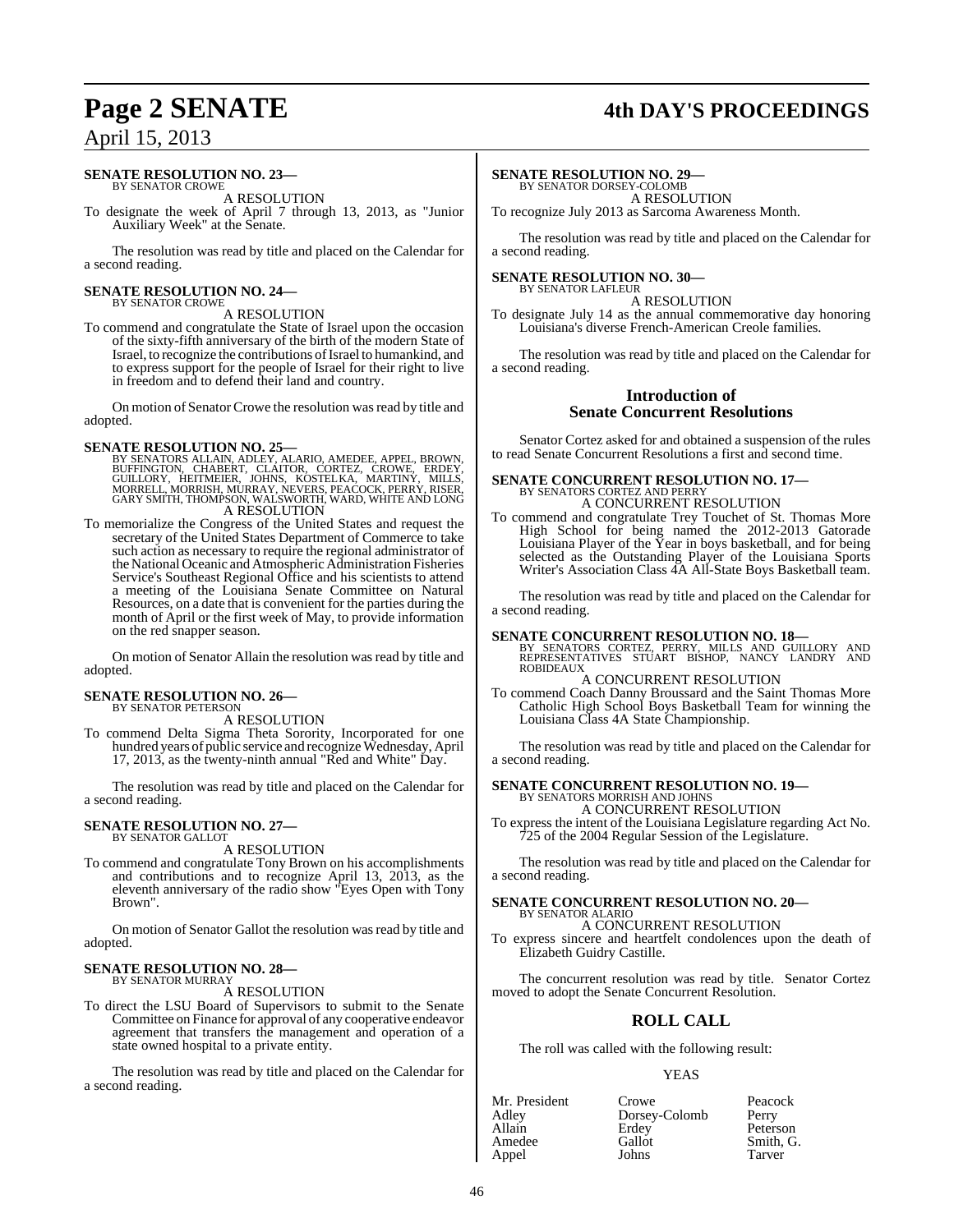# **4th DAY'S PROCEEDINGS Page 3 SENATE**

| <b>Broome</b>     | Kostelka | Thom  |
|-------------------|----------|-------|
| Brown             | Martiny  | Walsy |
| <b>Buffington</b> | Mills    | Ward  |
| <b>Chabert</b>    | Morrell  | White |
| Claitor           | Morrish  |       |
| Cortez            | Murray   |       |
| Total - 31        |          |       |

Total - 0

Kostelka Thompson<br>Martiny Walsworth Martiny Walsworth<br>
Mills Ward Morrell White Morrish Murray

#### ABSENT

**NAYS** 

| Donahue   | LaFleur       | Riser     |
|-----------|---------------|-----------|
| Guillory  | Long          | Smith, J. |
| Heitmeier | <b>Nevers</b> |           |
| Total - 8 |               |           |

The Chair declared the Senate adopted the Senate Concurrent Resolution and ordered it sent to the House.

#### **Rules Suspended**

Senator Dorsey-Colomb asked for and obtained a suspension of the rules to revert to:

#### **Introduction of Senate Bills and Joint Resolutions**

Senator Dorsey-Colomb asked for and obtained a suspension of the rules to introduce and read Senate Bills and Joint Resolutions a first and second time and refer them to committee.

## **SENATE BILL NO. 236—** BY SENATOR DORSEY-COLOMB

AN ACT

To enact R.S. 38:2212(A)(1)(b)(ii)(cc), relative to the public bid process; to provide for bidding on public work projects let by East Baton Rouge Parish; to provide for implementation of certain rules; to provide for inclusion of certain documents; and to provide for related matters.

The bill was read by title and referred by the President to the Committee on Local and Municipal Affairs.

## **SENATE BILL NO. 237—** BY SENATOR PETERSON

AN ACT

To amend and reenact R.S. 33:9039.68(B), relative to the general powers of the BioDistrict New Orleans' board; to provide a method by which the board may reduce or exclude lands from its original district; to authorize the creation of economic development projects within the original boundaries of the downtown development district and the BioDistrict New Orleans; and to provide for related matters.

The bill was read by title and referred by the President to the Committee on Local and Municipal Affairs.

#### **SENATE BILL NO. 238—** BY SENATOR CHABERT

AN ACT

To enact Chapter 35 of Title 25 of the Louisiana Revised Statutes of 1950, to be comprised of R.S. 25:1321 through 1326, relative to establishing the Leeville Fishing Village and Cultural Preservation Commission; to provide for legislative intent; to provide for membership and domicile; to provide for powers and duties; to provide for donations and grants; to provide for operating funds; to provide for rules; and to provide for related matters.

The bill was read by title and referred by the President to the Committee on Local and Municipal Affairs.

### **SENATE BILL NO. 239—**

BY SENATOR WARD

AN ACT To amend and reenact R.S. 40:1503 (A)(6), (B), (E)(1), (F)(1) and (2), (H)(3) and (5), (I)(5), (6)(a), (9)(a) and (K)(1) and (3)(c), and to enact (M) relative to West Baton Rouge Fire Protection District No. 1; to provide for certain powers of the board of commissioners; to provide forthe allocation of certain revenues; to provide specific dates to recalculate assessments; and to provide for related matters.

The bill was read by title and referred by the President to the Committee on Local and Municipal Affairs.

### **Message from the House**

#### **ASKING CONCURRENCE IN HOUSE BILLS AND JOINT RESOLUTIONS**

April 15, 2013

To the Honorable President and Members of the Senate:

I am directed to inform your honorable body that the House of Representatives has finally passed and asks your concurrence in the following House Bills and Joint Resolutions:

HB NO. 159 HB NO. 186 HB NO. 334

Respectfully submitted, ALFRED W. SPEER Clerk of the House of Representatives

#### **House Bills and Joint Resolutions**

Senator Murray asked for and obtained a suspension of the rules to read House Bills and Joint Resolutions a first and second time by title and refer them to committee.

#### **HOUSE BILL NO. 159—**

HB NO. 216

BY REPRESENTATIVE TERRY LANDRY AN ACT

To enact R.S. 47:463.160, relative to motor vehicle special prestige plates; to provide for the creation, issuance, and design of such license plates; to provide relative to the fee and distribution of fees for such plates; to authorize the promulgation of rules and regulations relative to the creation and implementation of a special prestige license plate; and to provide for related matters.

The bill was read by title and referred by the President to the Committee on Transportation, Highways and Public Works.

#### **HOUSE BILL NO. 186—**

BY REPRESENTATIVE HENRY BURNS AN ACT

To amend and reenact R.S. 32:1521(E)(3), relative to the transportation of hazardous materials; to provide for a route designation change for the transportation of hazardous material on Interstate 49; and to provide for related matters.

The bill was read by title and referred by the President to the Committee on Transportation, Highways and Public Works.

#### **HOUSE BILL NO. 216—**

BY REPRESENTATIVE SHADOIN

AN ACT

To amend and reenact R.S. 40:1299.44(A)(1)(b) and 1299.46(H), relative to the Patient's Compensation Fund Oversight Board; to provide for the authority of the Patient's Compensation Fund Board to invest private monies and segregated funds in certain circumstances; and to provide for related matters.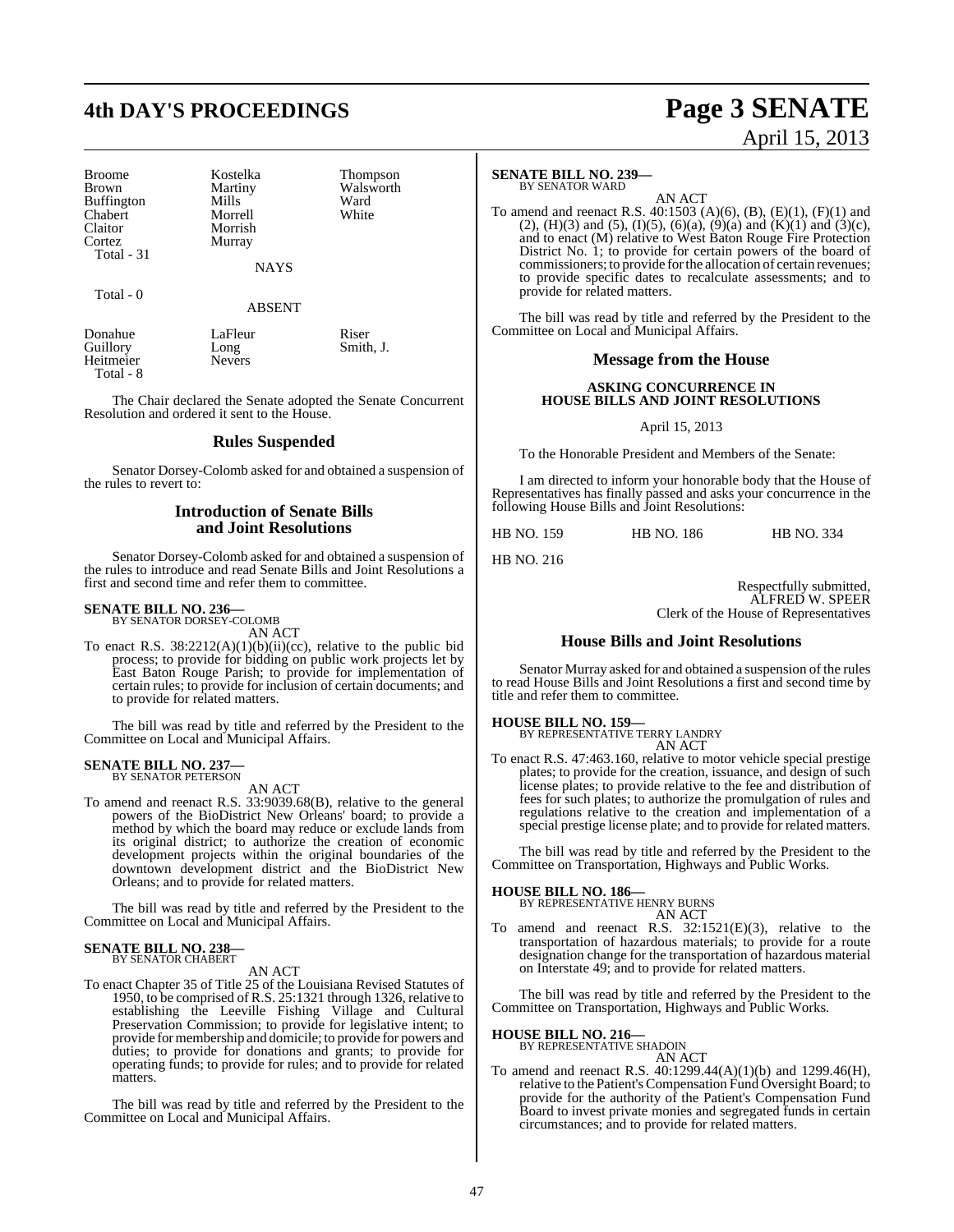# April 15, 2013

## **Page 4 SENATE 4th DAY'S PROCEEDINGS**

The bill was read by title and referred by the President to the Committee on Judiciary A.

**HOUSE BILL NO. 334—** BY REPRESENTATIVE ORTEGO AND SENATOR PETERSON AN ACT

To enact R.S. 47:463.160, relative to motor vehicle special prestige license plates; to provide for the creation, issuance, and design of such license plates; to provide relative to the fee and distribution of fees for such plates; to authorize the promulgation of rules and regulations relative to the creation and implementation of a special prestige license plate; and to provide for related matters.

The bill was read by title and referred by the President to the Committee on Transportation, Highways and Public Works.

#### **Message from the House**

#### **ASKING CONCURRENCE IN HOUSE CONCURRENT RESOLUTIONS**

#### April 15, 2013

To the Honorable President and Members of the Senate:

I am directed to inform your honorable body that the House of Representatives has finally passed and asks your concurrence in the following House Concurrent Resolutions:

| <b>HCR NO. 55</b> | <b>HCR NO. 56</b> | <b>HCR NO. 57</b> |
|-------------------|-------------------|-------------------|
| <b>HCR NO. 58</b> | <b>HCR NO. 59</b> | HCR NO. 60        |
| <b>HCR NO. 61</b> | <b>HCR NO. 62</b> | <b>HCR NO. 63</b> |
| <b>HCR NO. 64</b> | <b>HCR NO. 65</b> | <b>HCR NO. 49</b> |
| <b>HCR NO. 50</b> | <b>HCR NO. 52</b> | <b>HCR NO. 54</b> |
| <b>HCR NO. 68</b> |                   |                   |

Respectfully submitted, ALFRED W. SPEER Clerk of the House of Representatives

#### **House Concurrent Resolutions on First Reading**

**HOUSE CONCURRENT RESOLUTION NO. 49—** BY REPRESENTATIVE CARTER A CONCURRENT RESOLUTION

To recognize April 30, 2013, as Junior League of Louisiana Day.

The resolution was read by title and placed on the Calendar for a second reading.

## **HOUSE CONCURRENT RESOLUTION NO. 50—** BY REPRESENTATIVE HUVAL AND SENATOR MILLS A CONCURRENT RESOLUTION

To commend Hunter Hayes for his numerous accomplishments as a country music recording artist.

The resolution was read by title and placed on the Calendar for a second reading.

#### **HOUSE CONCURRENT RESOLUTION NO. 52—** BY REPRESENTATIVE HOFFMANN

A CONCURRENT RESOLUTION To recognize May 1, 2013, as Law Day in the state of Louisiana.

The resolution was read by title and placed on the Calendar for a second reading.

## **HOUSE CONCURRENT RESOLUTION NO. 54—** BY REPRESENTATIVE BARROW A CONCURRENT RESOLUTION

To memorialize the United States Congress to take such actions as are necessary to pass the ABLE Act.

The resolution was read by title and placed on the Calendar for a second reading.

## **HOUSE CONCURRENT RESOLUTION NO. 55—** BY REPRESENTATIVE BROADWATER A CONCURRENT RESOLUTION

To commend the St. Thomas Aquinas Regional Catholic High School girls' basketball team upon winning the Louisiana High School Athletic Association (LHSAA) Class 2A Basketball State Championship.

The resolution was read by title and placed on the Calendar for a second reading.

# **HOUSE CONCURRENT RESOLUTION NO. 56—** BY REPRESENTATIVE BROADWATER A CONCURRENT RESOLUTION

To commend St. Thomas Aquinas Regional Catholic High School boys' basketball teamupon being named Louisiana High School Athletic Association (LHSAA) Class 2A State Runner-up.

The resolution was read by title and placed on the Calendar for a second reading.

## **HOUSE CONCURRENT RESOLUTION NO. 57—** BY REPRESENTATIVES CHAMPAGNE, HENSGENS, AND NANCY LANDRY AND SENATOR PERRY A CONCURRENT RESOLUTION

To commend Vermilion Catholic High School's girls basketball team upon winning the 2013 Class 1A State Championship.

The resolution was read by title and placed on the Calendar for a second reading.

# **HOUSE CONCURRENT RESOLUTION NO. 58—** BY REPRESENTATIVE BROSSETT

A CONCURRENT RESOLUTION

To memorialize the United States Congress to take such actions as are necessary to adopt and enact the Fixing America's Inequities with Revenue (FAIR) Act.

The resolution was read by title and placed on the Calendar for a second reading.

**HOUSE CONCURRENT RESOLUTION NO. 59—** BY REPRESENTATIVE MONTOUCET A CONCURRENT RESOLUTION

To urge and request the Coastal Protection and Restoration Authority to study the advisability of including Acadia Parish and Jefferson Davis Parish in the Chenier Plain Coastal Restoration and Protection Authority.

The resolution was read by title and placed on the Calendar for a second reading.

## **HOUSE CONCURRENT RESOLUTION NO. 60—** BY REPRESENTATIVE MILLER AND SENATOR GARY SMITH

A CONCURRENT RESOLUTION

To memorialize the United States Congress to take such actions as are necessary to preclude or delay the increase in premium fees for the National Flood Insurance Program until further study can be done, in order to prevent unintended adverse consequences on the residents of St. Charles Parish and the value of their homes.

The resolution was read by title and placed on the Calendar for a second reading.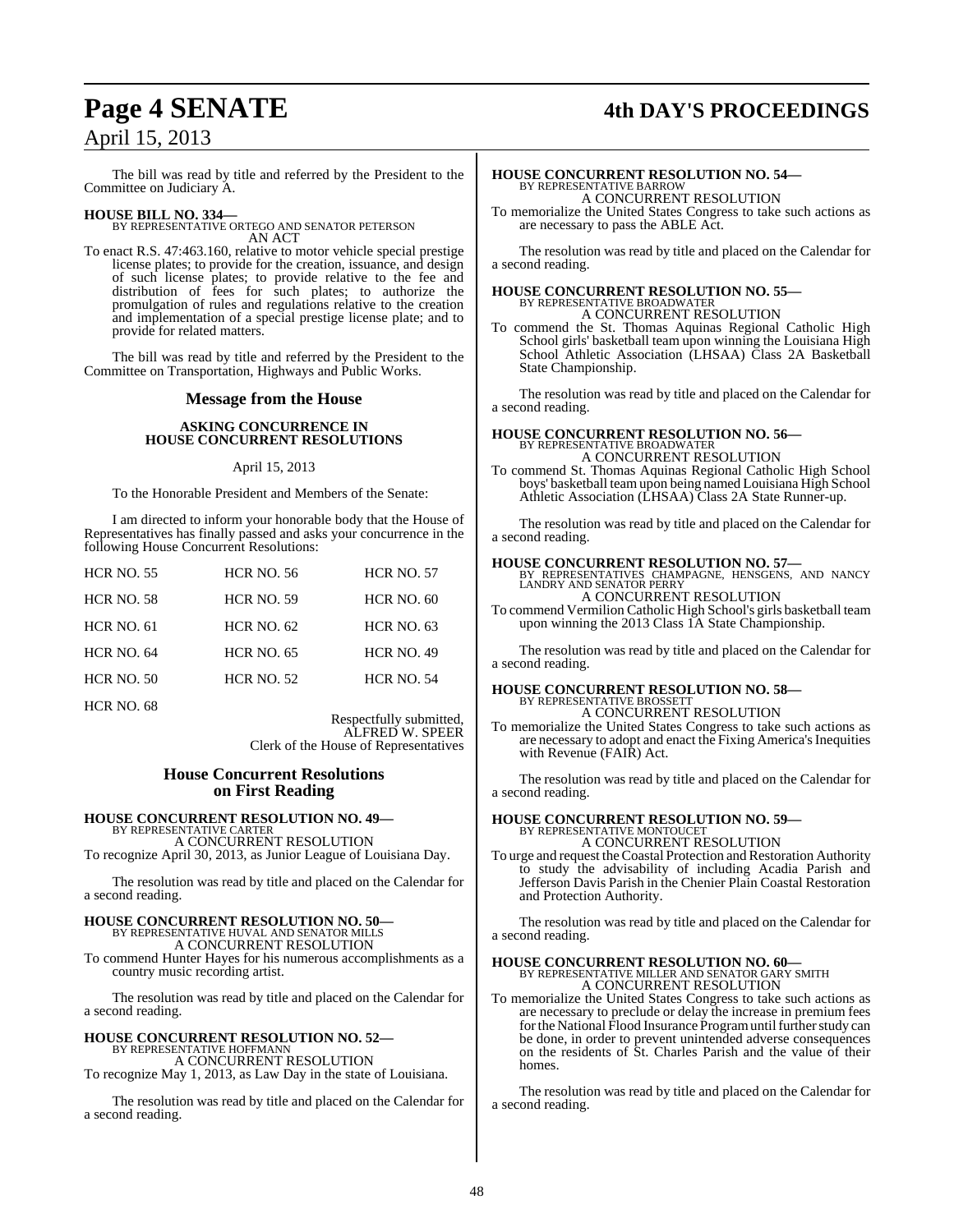# **4th DAY'S PROCEEDINGS Page 5 SENATE**

#### **HOUSE CONCURRENT RESOLUTION NO. 61—**

BY REPRESENTATIVES NANCY LANDRY, ROBIDEAUX, AND STUART<br>BISHOP AND SENATOR CORTEZ A CONCURRENT RESOLUTION

To commend the Lafayette High School (LHS) girls' soccer team upon the completion of a sensational 2012-2013 season and to congratulate the players and coaches for winning the Louisiana High School Athletic Association (LHSAA) Division I state soccer championship.

The resolution was read by title and placed on the Calendar for a second reading.

**HOUSE CONCURRENT RESOLUTION NO. 62—** BY REPRESENTATIVES NANCY LANDRY,ROBIDEAUX, AND STUART BISHOP AND SENATOR CORTEZ A CONCURRENT RESOLUTION

To commend the Lafayette High School girls indoor track and field team upon winning the 2013 Louisiana High School Athletic Association (LHSAA) Division I State Championship.

The resolution was read by title and placed on the Calendar for a second reading.

## **HOUSE CONCURRENT RESOLUTION NO. 63—** BY REPRESENTATIVE THOMPSON AND SENATOR PEACOCK

A CONCURRENT RESOLUTION

To recognize Tuesday, May 7, 2013, as Mike Penn Day in Louisiana.

The resolution was read by title and placed on the Calendar for a second reading.

## **HOUSE CONCURRENT RESOLUTION NO. 64—** BY REPRESENTATIVE GAROFALO

A CONCURRENT RESOLUTION

To express the support of the Louisiana Legislature for the "Oysters Voisin" restaurant campaign by the Louisiana Seafood Promotion and Marketing Board.

The resolution was read by title and placed on the Calendar for a second reading.

## **HOUSE CONCURRENT RESOLUTION NO. 65—** BY REPRESENTATIVE CARTER AND SENATOR ALARIO A CONCURRENT RESOLUTION

To express sincere and heartfelt condolences upon the death of Theodore "Teddy" George Solomon, Sr., of New Orleans.

The resolution was read by title and placed on the Calendar for a second reading.

#### **HOUSE CONCURRENT RESOLUTION NO. 68—** BY REPRESENTATIVE ORTEGO A CONCURRENT RESOLUTION

To urge and request the Department of Wildlife and Fisheries to continue the study of Bayou Teche in St. Martin Parish and St. Landry Parish for possible inclusion into the Historic and Scenic Rivers program.

The resolution was read by title and placed on the Calendar for a second reading.

#### **House Concurrent Resolutions on Second Reading**

## **HOUSE CONCURRENT RESOLUTION NO. 37—**

BY REPRESENTATIVES KATRINA JACKSON, BADON, BARROW, WESLEY BISHOP, BROSSETT, BURRELL, COX, DIXON, FRANKLIN, GAINES, HONORE, HUNTER, GIROD JACKSON, JAMES, JEFFERSON, TERRY LANDRY, NORTON, PERRE, PRICE, SMITH, THIERRY, ALFRED

To commend the Honorable Bernette J. Johnson on becoming the first African American woman to serve as Chief Justice of the Louisiana Supreme Court.

# April 15, 2013

The resolution was read by title. Senator Broome moved to concur in the House Concurrent Resolution.

#### **ROLL CALL**

The roll was called with the following result:

#### YEAS

| Mr. President     | Dorsey-Colomb | <b>Nevers</b> |
|-------------------|---------------|---------------|
| Adley             | Erdey         | Peacock       |
| Allain            | Gallot        | Perry         |
| Amedee            | Johns         | Peterson      |
| Appel             | LaFleur       | Riser         |
| <b>Broome</b>     | Long          | Smith, G.     |
| <b>Brown</b>      | Martiny       | Tarver        |
| <b>Buffington</b> | Mills         | Thompson      |
| Chabert           | Morrell       | Walsworth     |
| Claitor           | Morrish       | White         |
| Cortez            | Murray        |               |
| Total - 32        |               |               |
|                   |               |               |

NAYS

#### ABSENT

Crowe Heitmeier Ward Donahue<br>Guillory Total - 7

Total - 0

The Chair declared the Senate concurred in the House Concurrent Resolution and ordered it returned to the House.

## **HOUSE CONCURRENT RESOLUTION NO. 38—** BY REPRESENTATIVE TALBOT

Smith, J.

A CONCURRENT RESOLUTION

To recognize May ninth, annually, as Louisiana Gray Day to increase brain cancer awareness.

The resolution was read by title. Senator Martiny moved to concur in the House Concurrent Resolution.

#### **ROLL CALL**

The roll was called with the following result:

#### YEAS

| Mr. President<br>Adley<br>Allain<br>Amedee<br>Appel<br><b>Broome</b><br>Brown | Donahue<br>Dorsey-Colomb<br>Erdey<br>Gallot<br>Guillory<br>Johns<br>Kostelka | Morrish<br>Murray<br><b>Nevers</b><br>Peacock<br>Perry<br>Riser<br>Smith, G. |
|-------------------------------------------------------------------------------|------------------------------------------------------------------------------|------------------------------------------------------------------------------|
| Buffington<br>Chabert<br>Claitor<br>Cortez<br>Crowe<br><b>Total - 35</b>      | LaFleur<br>Long<br>Martiny<br>Mills<br>Morrell<br><b>NAYS</b>                | Tarver<br>Thompson<br>Walsworth<br>White                                     |
| Total - 0                                                                     | <b>ABSENT</b>                                                                |                                                                              |
| Heitmeier<br>Peterson                                                         | Smith, J.<br>Ward                                                            |                                                                              |

Total - 4

The Chair declared the Senate concurred in the House Concurrent Resolution and ordered it returned to the House.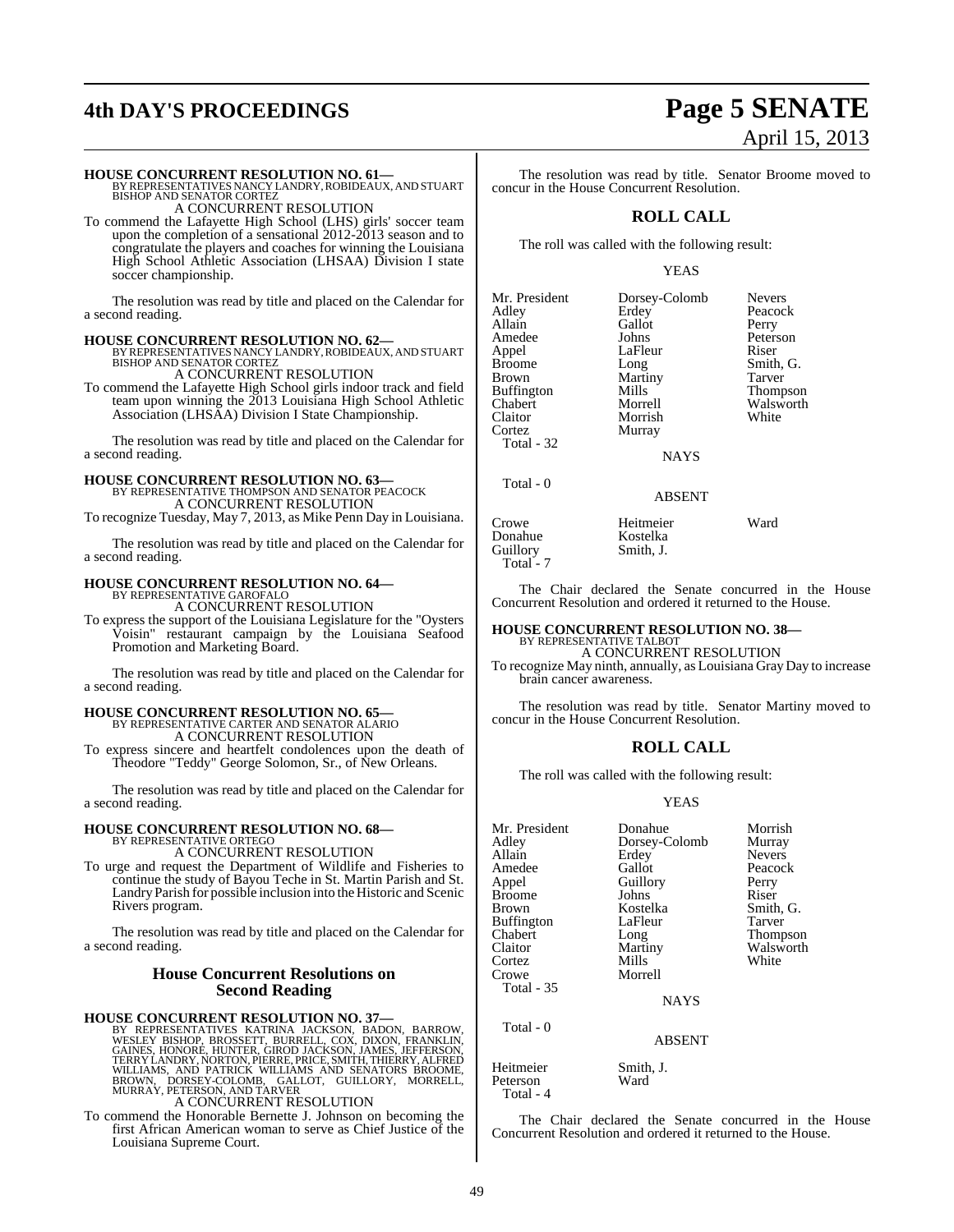## April 15, 2013

## **HOUSE CONCURRENT RESOLUTION NO. 39—** BY REPRESENTATIVE LORUSSO

A CONCURRENT RESOLUTION

To commend Lane Carson for his service as secretary of the Louisiana Department of Veterans Affairs.

The resolution was read by title. Senator Murray moved to concur in the House Concurrent Resolution.

#### **ROLL CALL**

The roll was called with the following result:

#### YEAS

| Mr. President<br>Adley<br>Allain<br>Amedee<br>Appel<br><b>Broome</b><br>Brown<br>Buffington<br>Chabert<br>Claitor<br>Cortez<br>Crowe<br>Total - 35 | Donahue<br>Dorsey-Colomb<br>Erdey<br>Gallot<br>Guillory<br>Johns<br>Kostelka<br>LaFleur<br>Long<br>Martiny<br>Mills<br>Morrell | Morrish<br><b>Nevers</b><br>Peacock<br>Perry<br>Peterson<br>Riser<br>Smith, G.<br>Tarver<br>Thompson<br>Walsworth<br>White |
|----------------------------------------------------------------------------------------------------------------------------------------------------|--------------------------------------------------------------------------------------------------------------------------------|----------------------------------------------------------------------------------------------------------------------------|
|                                                                                                                                                    | <b>NAYS</b>                                                                                                                    |                                                                                                                            |
| Total - 0                                                                                                                                          |                                                                                                                                |                                                                                                                            |

#### ABSENT

Heitmeier Smith, J.<br>Murray Ward Murray Total - 4

The Chair declared the Senate concurred in the House Concurrent Resolution and ordered it returned to the House.

## **HOUSE CONCURRENT RESOLUTION NO. 40—** BY REPRESENTATIVE HARRISON A CONCURRENT RESOLUTION

To memorialize the Congress of the United States of America to review and consider eliminating provisions of federal law which reduce Social Security benefits for those receiving pension benefits from federal, state, or local government retirement or pension systems, plans, or funds or, in the alternative, to consider repealing certain such provisions and applying less stringent provisions to benefits received by widows and widowers.

The resolution was read by title. Senator Riser moved to concur in the House Concurrent Resolution.

#### **ROLL CALL**

The roll was called with the following result:

#### YEAS

| Mr. President | Dorsey-Colomb | Murray        |
|---------------|---------------|---------------|
| Adley         | Erdey         | <b>Nevers</b> |
| Allain        | Gallot        | Peacock       |
| Amedee        | Guillory      | Perry         |
| Appel         | Johns         | Riser         |
| <b>Broome</b> | Long          | Smith, G.     |
| <b>Brown</b>  | Martiny       | Tarver        |
| Chabert       | Mills         | Thompson      |
| Cortez        | Morrell       | Walsworth     |
| Crowe         | Morrish       | White         |
| Total - 30    |               |               |

## **Page 6 SENATE 4th DAY'S PROCEEDINGS**

**NAYS** 

| <b>ABSENT</b>                    |                               |
|----------------------------------|-------------------------------|
| Heitmeier<br>Kostelka<br>LaFleur | Peterson<br>Smith, J.<br>Ward |
|                                  |                               |

Total - 0

The Chair declared the Senate concurred in the House Concurrent Resolution and ordered it returned to the House.

#### **HOUSE CONCURRENT RESOLUTION NO. 41—**

BY REPRESENTATIVE KLECKLEY A CONCURRENT RESOLUTION

To urge and request the Louisiana Department of Transportation and Development to erect appropriate signage on the portion of I-210 in the city of Lake Charles previously named the "Doug Fournet Memorial Parkway".

The resolution was read by title. Senator Johns moved to concur in the House Concurrent Resolution.

#### **ROLL CALL**

The roll was called with the following result:

#### YEAS

| Mr. President<br>Adley<br>Allain<br>Amedee<br>Appel<br><b>Broome</b><br><b>Brown</b><br><b>Buffington</b><br>Chabert<br>Cortez | Dorsey-Colomb<br>Erdey<br>Gallot<br>Guillory<br>Johns<br>Kostelka<br>LaFleur<br>Long<br>Martiny<br>Mills | Murray<br><b>Nevers</b><br>Peacock<br>Perry<br>Peterson<br>Riser<br>Smith, G.<br>Tarver<br>Thompson<br>Walsworth |
|--------------------------------------------------------------------------------------------------------------------------------|----------------------------------------------------------------------------------------------------------|------------------------------------------------------------------------------------------------------------------|
| Crowe                                                                                                                          | Morrell                                                                                                  | White                                                                                                            |
| Donahue<br><b>Total - 35</b>                                                                                                   | Morrish                                                                                                  |                                                                                                                  |
|                                                                                                                                | <b>NAYS</b>                                                                                              |                                                                                                                  |
| Total - 0                                                                                                                      | <b>ABSENT</b>                                                                                            |                                                                                                                  |

Claitor Smith, J. Heitmeier Total - 4

The Chair declared the Senate concurred in the House Concurrent Resolution and ordered it returned to the House.

## **HOUSE CONCURRENT RESOLUTION NO. 43—** BY REPRESENTATIVE EDWARDS

A CONCURRENT RESOLUTION

To commend the members of the United States Army War College participating in the Eisenhower Series College Program and to welcome them to Louisiana in April of 2013.

The resolution was read by title. Senator White moved to concur in the House Concurrent Resolution.

#### **ROLL CALL**

The roll was called with the following result:

#### YEAS

| Mr. President | Erdey    | <b>Nevers</b> |
|---------------|----------|---------------|
| Adley         | Gallot   | Peacock       |
| Allain        | Guillory | Perry         |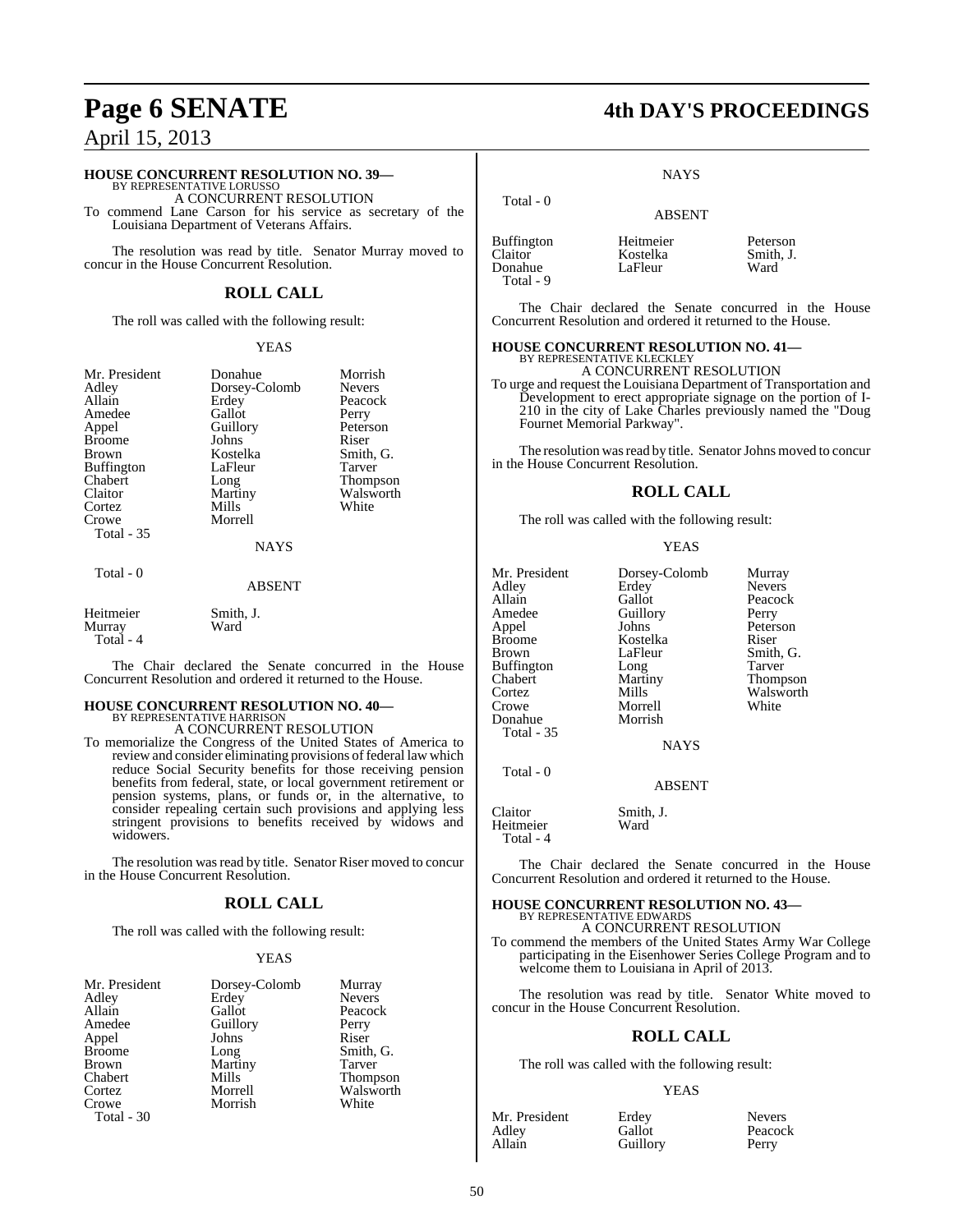| Amedee<br>Appel<br><b>Broome</b><br><b>Brown</b><br><b>Buffington</b><br>Chabert<br>Cortez | Johns<br>Kostelka<br>LaFleur<br>Long<br>Martiny<br>Mills<br>Morrell | Peterson<br>Riser<br>Smith, G.<br>Tarver<br><b>Thompson</b><br>Walsworth<br>White |
|--------------------------------------------------------------------------------------------|---------------------------------------------------------------------|-----------------------------------------------------------------------------------|
| Crowe                                                                                      | Morrish                                                             |                                                                                   |
| Dorsey-Colomb<br>Total - 34                                                                | Murray                                                              |                                                                                   |
|                                                                                            | <b>NAYS</b>                                                         |                                                                                   |
| Total $-0$                                                                                 | <b>ABSENT</b>                                                       |                                                                                   |
| Claitor<br>Donahue                                                                         | Heitmeier<br>Smith, J.                                              | Ward                                                                              |

Total - 5

The Chair declared the Senate concurred in the House Concurrent Resolution and ordered it returned to the House.

# **HOUSE CONCURRENT RESOLUTION NO. 44—** BY REPRESENTATIVE SEABAUGH AND SENATOR PEACOCK A CONCURRENT RESOLUTION

To commend Safa Michigan upon being named the Caddo Public Schools 2013 Middle School Student of the Year and to recognize her extraordinary accomplishments.

The resolution was read by title. Senator Peacock moved to concur in the House Concurrent Resolution.

### **ROLL CALL**

The roll was called with the following result:

#### YEAS

| Mr. President     | Erdey         | <b>Nevers</b>   |
|-------------------|---------------|-----------------|
| Adley             | Gallot        | Peacock         |
| Allain            | Guillory      | Perry           |
| Amedee            | Johns         | Peterson        |
| Appel             | Kostelka      | Riser           |
| <b>Broome</b>     | LaFleur       | Smith, G.       |
| <b>Brown</b>      | Long          | Tarver          |
| <b>Buffington</b> | Martiny       | <b>Thompson</b> |
| Chabert           | Mills         | Walsworth       |
| Cortez            | Morrell       | Ward            |
| Crowe             | Morrish       | White           |
| Dorsey-Colomb     | Murray        |                 |
| <b>Total - 35</b> |               |                 |
|                   | <b>NAYS</b>   |                 |
| Total - 0         |               |                 |
|                   | <b>ABSENT</b> |                 |

| Claitor   | Heitmeier |  |
|-----------|-----------|--|
| Donahue   | Smith, J. |  |
| Total - 4 |           |  |

The Chair declared the Senate concurred in the House Concurrent Resolution and ordered it returned to the House.

## **HOUSE CONCURRENT RESOLUTION NO. 45—** BY REPRESENTATIVE SEABAUGH AND SENATOR PEACOCK

A CONCURRENT RESOLUTION

To commend Ceara Johnson upon being named the Caddo Public Schools 2013 Elementary School Student of the Year and to recognize her extraordinary accomplishments.

The resolution was read by title. Senator Peacock moved to concur in the House Concurrent Resolution.

## **4th DAY'S PROCEEDINGS Page 7 SENATE** April 15, 2013

### **ROLL CALL**

The roll was called with the following result:

#### YEAS

| Mr. President | Dorsey-Colomb | Murray        |
|---------------|---------------|---------------|
| Adlev         | Erdey         | <b>Nevers</b> |
| Allain        | Gallot        | Peacock       |
| Amedee        | Guillory      | Perry         |
| Appel         | Johns         | Peterson      |
| Broome        | Kostelka      | Riser         |
| Brown         | LaFleur       | Smith, G.     |
| Buffington    | Long          | Tarver        |
| Chabert       | Martiny       | Thompson      |
| Cortez        | Mills         | Walsworth     |
| Crowe         | Morrell       | Ward          |
| Donahue       | Morrish       | White         |
| Total - 36    |               |               |
|               | <b>NAYS</b>   |               |
| Total - 0     | <b>ABSENT</b> |               |
|               |               |               |
|               |               |               |

Claitor Heitmeier Smith, J. Total - 3

The Chair declared the Senate concurred in the House Concurrent Resolution and ordered it returned to the House.

## **HOUSE CONCURRENT RESOLUTION NO. 46—** BY REPRESENTATIVE SEABAUGH AND SENATOR PEACOCK

A CONCURRENT RESOLUTION

To commend Madeline Wagnon of Captain Shreve High School upon being named the Caddo Public Schools 2013 High School Student of the Year and to recognize her extraordinary accomplishments.

The resolution was read by title. Senator Peacock moved to concur in the House Concurrent Resolution.

### **ROLL CALL**

The roll was called with the following result:

#### YEAS

| Mr. President          | Donahue       | Murray        |
|------------------------|---------------|---------------|
| Adlev                  | Dorsey-Colomb | <b>Nevers</b> |
| Allain                 | Erdey         | Peacock       |
| Amedee                 | Gallot        | Perry         |
| Appel                  | Guillory      | Peterson      |
| Broome                 | Johns         | Riser         |
| Brown                  | Kostelka      | Smith, G.     |
| Buffington             | Long          | Tarver        |
| Chabert                | Martiny       | Thompson      |
| Claitor                | Mills         | Walsworth     |
| Cortez                 | Morrell       | Ward          |
| Crowe                  | Morrish       | White         |
| Total - 36             |               |               |
|                        | <b>NAYS</b>   |               |
| Total $-0$             |               |               |
|                        | <b>ABSENT</b> |               |
| Heitmeier<br>Total - 3 | LaFleur       | Smith, J.     |

The Chair declared the Senate concurred in the House Concurrent Resolution and ordered it returned to the House.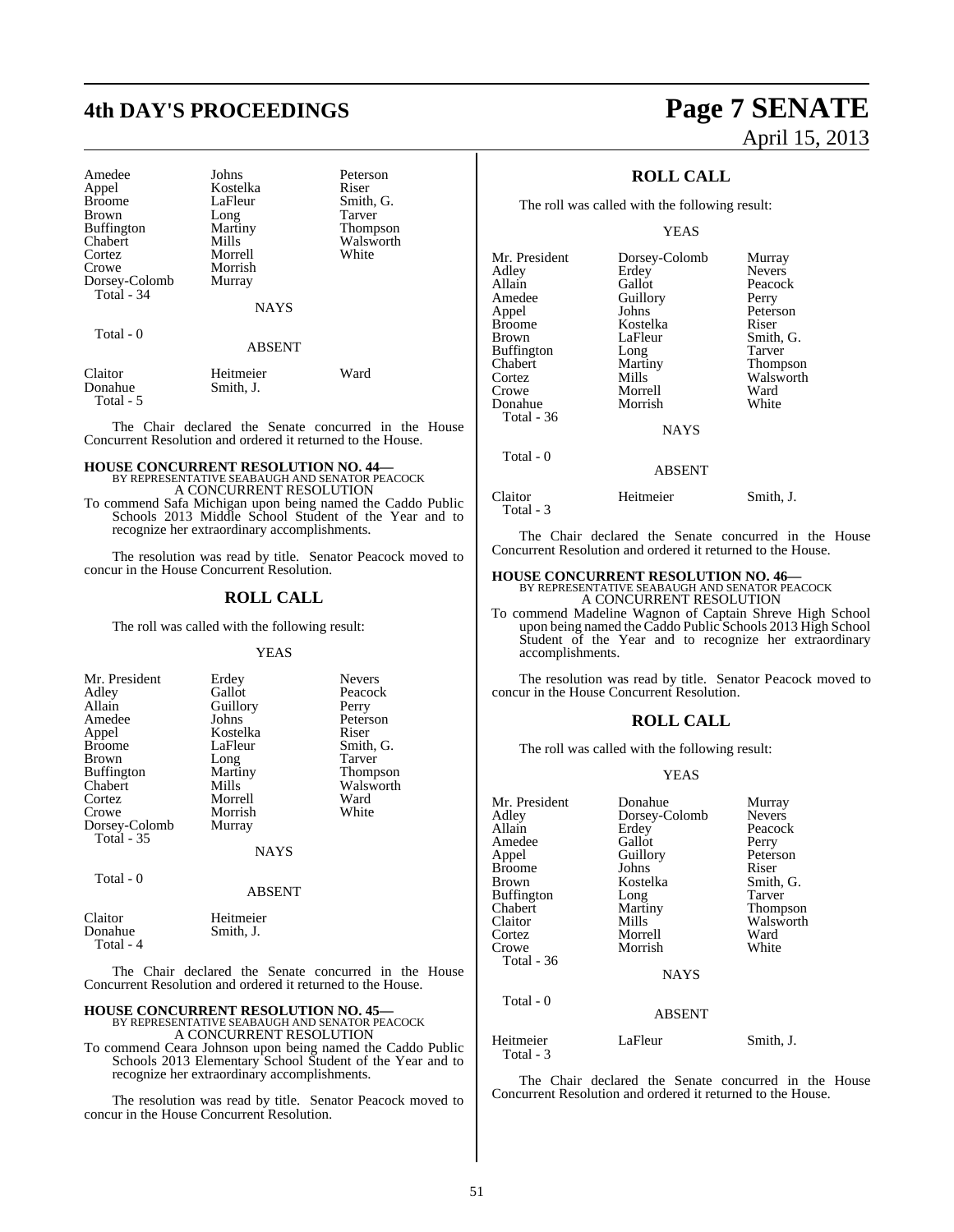## **Page 8 SENATE 4th DAY'S PROCEEDINGS**

## April 15, 2013

**HOUSE CONCURRENT RESOLUTION NO. 47—**<br>BY REPRESENTATIVES KLECKLEY, DANAHAY, FRANKLIN,<br>GEYMANN, GUINN, HENSGENS, AND HILL AND SENATORS JOHNS,<br>MORRISH, AND JOHN SMITH

A CONCURRENT RESOLUTION

To express sincere and heartfelt condolences upon the death of Robert James Pumpelly and to recognize his outstanding achievements.

The resolution was read by title. Senator Johns moved to concur in the House Concurrent Resolution.

#### **ROLL CALL**

The roll was called with the following result:

#### YEAS

| Mr. President     | Dorsey-Colomb | <b>Nevers</b>   |
|-------------------|---------------|-----------------|
| Adley             | Erdey         | Peacock         |
| Allain            | Gallot        | Perry           |
| Amedee            | Guillory      | Peterson        |
| Appel             | Johns         | Riser           |
| <b>Broome</b>     | Kostelka      | Smith, G.       |
| <b>Brown</b>      | LaFleur       | Tarver          |
| <b>Buffington</b> | Long          | <b>Thompson</b> |
| Chabert           | Martiny       | Walsworth       |
| Claitor           | Mills         | Ward            |
| Cortez            | Morrell       | White           |
| Crowe             | Morrish       |                 |
| Donahue           | Murray        |                 |
| Total - 37        |               |                 |
|                   | <b>NAYS</b>   |                 |
| Total - 0         |               |                 |
|                   | <b>ABSENT</b> |                 |
|                   |               |                 |

Heitmeier Smith, J. Total - 2

The Chair declared the Senate concurred in the House Concurrent Resolution and ordered it returned to the House.

#### **Reports of Committees**

The following reports of committees were received and read:

#### **REPORT OF COMMITTEE ON**

#### **TRANSPORTATION, HIGHWAYS AND PUBLIC WORKS**

Senator Robert Adley, Chairman on behalf of the Committee on Transportation, Highways and Public Works, submitted the following report:

#### April 10, 2013

To the President and Members of the Senate:

I am directed by your Committee on Transportation, Highways and Public Works to submit the following report:

#### **SENATE BILL NO. 77—** BY SENATOR CROWE

AN ACT

To amend and reenact R.S. 34:3493(A)(1), relative to the Louisiana International Deep Water Gulf Transfer Terminal Authority; to provide relative to the powers and duties of the authority; to provide relative to the jurisdiction of the authority; and to provide for related matters.

Reported favorably.

#### **SENATE BILL NO. 98—**

BY SENATOR NEVERS

AN ACT To amend and reenact R.S.  $47:532.1(A)(2)(a)$  and to enact R.S. 47:532.2, relative to public license tag agents; to require application to and issuance of motor vehicle certificates of title by a qualified public license tag agent except by mail; to provide qualifications for licensing such public license tag agents; and to provide for related matters.

Reported with amendments.

#### **SENATE BILL NO. 103—**

BY SENATOR WHITE

AN ACT

To amend and reenact the introductory paragraph of R.S.  $32:415.1(A)(1)$  and to enact R.S.  $32:415.1(A)(3)$ , relative to drivers licenses; to provide for issuance of a restricted license for economic and medical hardship under certain conditions; and to provide for related matters.

Reported with amendments.

## **SENATE BILL NO. 147—** BY SENATOR ERDEY

- 
- AN ACT To amend and reenact R.S. 32:300.5(A), relative to driver distractions; to prohibit social networking while operating a motor vehicle; to provide for penalties; and to provide for related matters.

Reported with amendments.

#### **SENATE BILL NO. 151—** BY SENATOR GUILLORY

AN ACT To designate a portion of LA 741 in St. Landry Parish as the "Hadley J. Castille-Pecanaire Highway".

Be it enacted by the Legislature of Louisiana:

Reported favorably.

#### **SENATE BILL NO. 217—**

BY SENATOR GARY SMITH

- AN ACT
- To amend and reenact R.S. 32:1521(A), relative to the transportation of hazardous materials; to provide additional routes on which certain carriers are prohibited from transporting hazardous materials; and to provide for related matters.

Reported with amendments.

**SENATE BILL NO. 218—** BY SENATOR MORRELL AND REPRESENTATIVE GIROD JACKSON AN ACT

To enact R.S. 47:7013.1, relative to collection of tolls and fees; prohibits the Department of Transportation and Development from acting to collect tolls and certain fees and charges from any person who failed to pay a toll to cross the Crescent City Connection Bridge during a certain time period; and to provide for related matters.

Reported favorably.

Respectfully submitted, ROBERT ADLEY Chairman

#### **REPORT OF COMMITTEE ON**

#### **EDUCATION**

Senator Conrad Appel, Chairman on behalf of the Committee on Education, submitted the following report:

April 10, 2013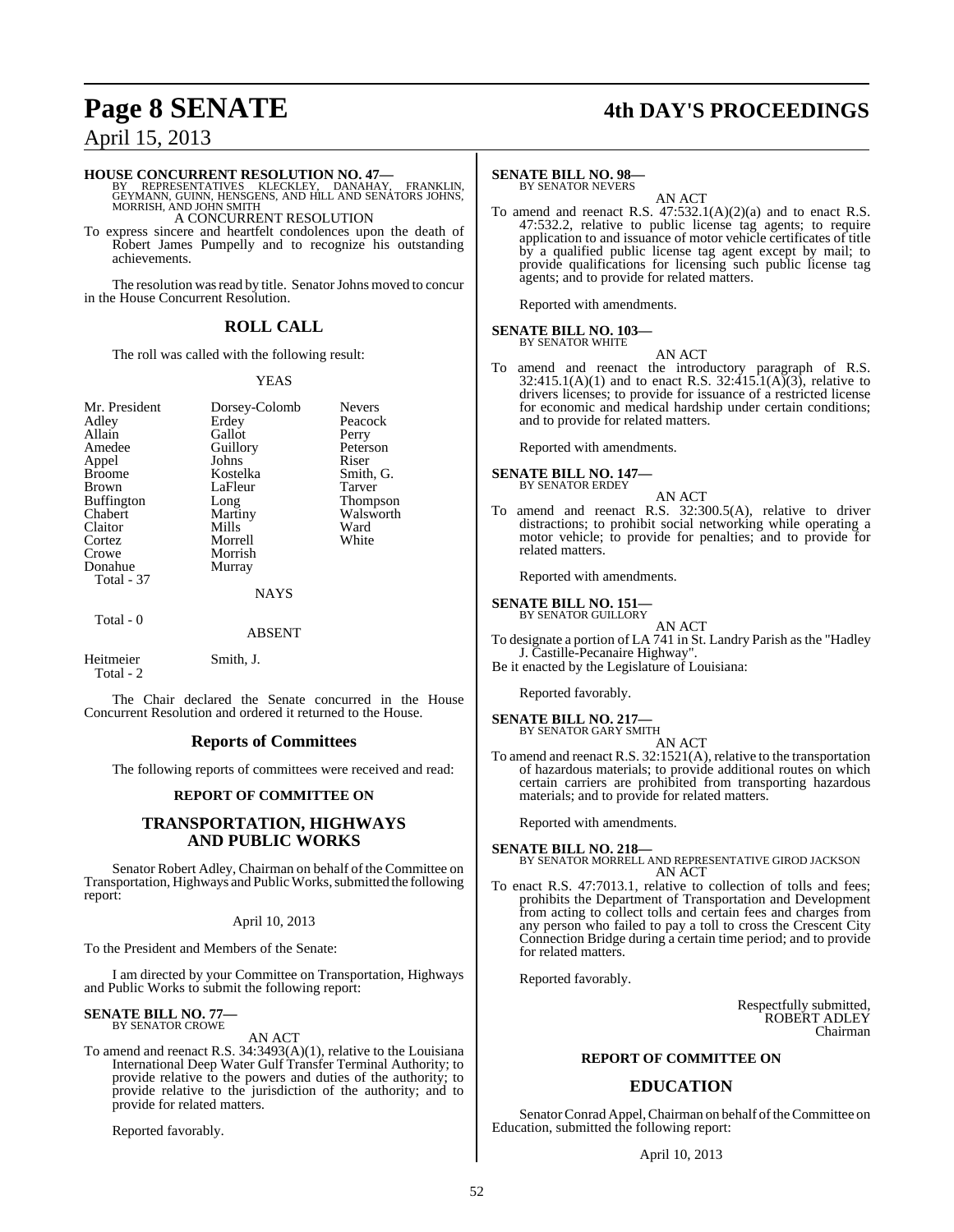# **4th DAY'S PROCEEDINGS Page 9 SENATE**

#### To the President and Members of the Senate:

I am directed by your Committee on Education to submit the following report:

#### **SENATE RESOLUTION NO. 5—** BY SENATOR BROOME

A RESOLUTION

To authorize and direct the Department of Education to study and evaluate the implementation of state law regarding required physical activity in public schools and its effectiveness in combating obesity and to submit a written report to the Senate Select Committee on Women and Children.

Reported with amendments.

## **SENATE BILL NO. 31—** BY SENATOR CLAITOR

#### AN ACT

To enact R.S. 17:1608, relative to higher education management boards; to provide relative to scholarships awarded by members of higher education management boards; to provide certain terms, conditions, procedures, prohibitions, and requirements; to provide certain reporting requirements; to provide for reference and citation as the Board Scholarship Reporting Act; and to provide for related matters.

Reported with amendments.

#### **SENATE BILL NO. 45—**

BY SENATORS DORSEY-COLOMB, BROOME, BROWN AND WHITE<br>AND REPRESENTATIVES BERTHELOT, CARTER, HAVARD, JAMES,<br>POPE, PRICE, RICHARD, SMITH, ST. GERMAIN AND WHITNEY AN ACT

To enact R.S. 17:1994(E) and 3217.5, relative to community and technical colleges; to provide for the merger of the certain Louisiana Technical College campuses with Baton Rouge Community College; to provide relative to the transfer of the students, employees, funds, obligations, property, programs, facilities, and functions of such technical college campuses to Baton Rouge Community College; to provide relative to performance agreements with the Board of Regents; to provide for effectiveness; and to provide for related matters.

Reported with amendments.

# **SENATE BILL NO. 59—** BY SENATOR BUFFINGTON

AN ACT

To enact R.S. 17:1455.1, 1831.1, 1853.1, and 1872.1, relative to university systems management boards; to provide for live broadcasts over the Internet of meetings of the boards and their committees; to provide for recording and archiving of such broadcasts; to provide for public access to such archived meetings; to provide a special effective date; and to provide for related matters.

Reported with amendments.

## **SENATE BILL NO. 117—** BY SENATOR APPEL AND REPRESENTATIVE CARTER AN ACT

To enact R.S.  $17:3129.2$  and R.S.  $36:651(N)$ , relative to public postsecondary education funding; to provide for the creation of the Outcomes-Based Funding Task Force and to provide for its composition, powers, duties, compensation, staffing, and support; to require the task force to develop an outcomes-based funding formula for public postsecondary education; to provide relative to formula components and a time line for implementation of the formula; to provide for reporting requirements; to provide for a termination date for the task force; and to provide for related matters.

Reported favorably.

#### **SENATE BILL NO. 118—**

BY SENATOR APPEL

AN ACT To amend and reenact R.S. 17:3351(A)(3), relative to the powers, duties, and functions of public postsecondary education management boards; to provide relative to the authority of such boards with respect to the allocation and expenditure of appropriated funds; and to provide for related matters.

Reported favorably.

## **SENATE BILL NO. 202—** BY SENATOR NEVERS

AN ACT

To amend and reenact R.S. 17:3048.1(A)(1)(b)(ii),(c)(ii), and (d)(ii), the introductory paragraph of  $(A)(1)(e)$ ,  $(f)$ , and  $(g)$ , and  $(C)(2)(e)$ , and to enact R.S. 17:3048.1(A)(1)(h) relative to the Taylor Opportunity Program for Students; to revise the core curriculum requirements and the method of calculating the grade point average required for program awards; to provide with respect to the method of approval of core curriculum course substitutions; to provide an effective date; and to provide for related matters.

Reported with amendments.

#### **SENATE BILL NO. 229—** BY SENATOR BROOME

- AN ACT
- To amend and reenact R.S. 17: 3801(A)(1), 3802(C)(4), 3803(B)(1)(d), (h), (i), and (E)(1), and 3804(B), R.S.  $39:99(C)(2)$  and  $(D)(1)(b)$ , R.S.  $46:2691(C)(2)$  and R.S. 49:308.4(C) and 329(A), relative to certain Louisiana education funds; to provide that the Louisiana Education Quality Trust Fund shall be known as the "Kevin P. Reilly, Sr. Louisiana Education Quality Trust Fund"; to provide for an effective date; and to provide for related matters.

Reported with amendments.

Respectfully submitted, CONRAD APPEL Chairman

#### **REPORT OF COMMITTEE ON**

#### **REVENUE AND FISCAL AFFAIRS**

Senator Neil Riser, Chairman on behalf of the Committee on Revenue and Fiscal Affairs, submitted the following report:

April 15, 2013

To the President and Members of the Senate:

I am directed by your Committee on Revenue and Fiscal Affairs to submit the following report:

SENATE BILL NO. 204—<br>
BY SENATORS ADLEY, BROWN, CORTEZ, CROWE, GALLOT, JOHNS, KOSTELKA, MARTINY, MILLS, MORRELL. MORRISH, MURRAY,<br>
NEVERS AND WHITE AND REPRESENTATIVES ADAMS, ARNOLD,<br>
BERTHELOT, STUART BISHOP, BROSSETT, DA

To amend and reenact R.S. 17:3394.3(A) and (B) and to enact R.S. To amend and reenact R.S. 17:3394.3(A) and (B) and to enact R.S. 17:3394.3(C) and R.S. 39:1367(E)(2)(b)(v), relative to the issuance of bonds for the financing of capital improvements and enhancements to certain facilities and properties of colleges within the Louisiana Community and Technical Colleges System; to list the projects to be financed; to require private match funds for such projects; to provide that no state funds shall be appropriated for such bonds or projects until July 1, 2015; to provide that such bonds shall not be included in the

# April 15, 2013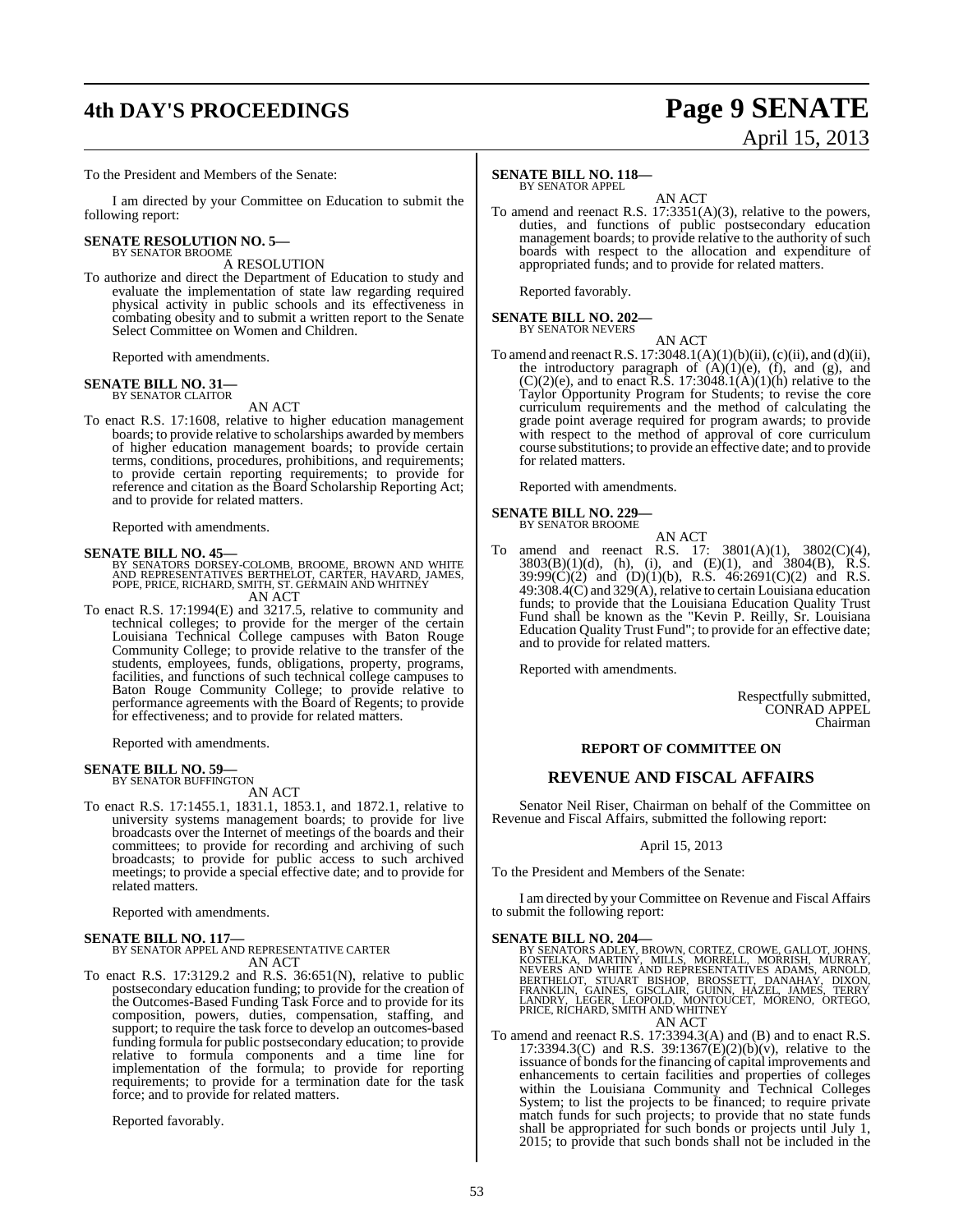# April 15, 2013

definition of net state tax supported debt; to provide for an effective date; and to provide for related matters.

Reported with amendments.

Respectfully submitted, NEIL RISER Chairman

#### **Rules Suspended**

Senator Chabert asked for and obtained a suspension of the rules to recommit a bill.

#### **SENATE BILL NO. 136—** BY SENATOR CHABERT

AN ACT

To enact R.S.  $32:1261(A)(1)(x)$  and  $1262(B)(8)$ , relative to motor vehicles; to provide relative to manufacturers and dealers; to provide relative to sales and service satisfaction surveys and unauthorized acts; to prohibit certain rebate charge backs; and to provide for related matters.

Senator Chabert moved to recommit the bill from the Committee on Transportation, Highways and Public Works to the Committee on Commerce, Consumer Protection, and International Affairs.

Without objection, so ordered.

#### **Rules Suspended**

Senator Cortez asked for and obtained a suspension of the rules to recall Senate Concurrent Resolution No. 14 from the Committee on Health and Welfare.

## **SENATE CONCURRENT RESOLUTION NO. 14—** BY SENATOR CORTEZ

A CONCURRENT RESOLUTION

To recognize May 2013 as Amyotrophic Lateral Sclerosis Awareness Month and to memorialize the Congress of the United States to enact legislation to provide additional funding for research in order to find a treatment and a cure for amyotrophic lateral sclerosis.

The resolution was read by title. Senator Cortez moved to adopt the Senate Concurrent Resolution.

#### **ROLL CALL**

The roll was called with the following result:

#### YEAS

| Mr. President<br>Adley<br>Allain<br>Amedee<br>Appel<br>Broome<br>Brown<br><b>Buffington</b><br>Chabert<br>Claitor<br>Cortez<br>Crowe<br>Donahue<br><b>Total - 37</b><br>Total - 0 | Dorsey-Colomb<br>Erdey<br>Gallot<br>Guillory<br>Johns<br>Kostelka<br>LaFleur<br>Long<br>Martiny<br>Mills<br>Morrell<br>Morrish<br>Murray<br><b>NAYS</b><br><b>ABSENT</b> | <b>Nevers</b><br>Peacock<br>Perry<br>Peterson<br>Riser<br>Smith, G.<br>Tarver<br>Thompson<br>Walsworth<br>Ward<br>White |
|-----------------------------------------------------------------------------------------------------------------------------------------------------------------------------------|--------------------------------------------------------------------------------------------------------------------------------------------------------------------------|-------------------------------------------------------------------------------------------------------------------------|
| Heitmeier<br>Total - $2$                                                                                                                                                          | Smith, J.                                                                                                                                                                |                                                                                                                         |

## **Page 10 SENATE 4th DAY'S PROCEEDINGS**

The Chair declared the Senate had adopted the Senate Concurrent Resolution, and ordered it sent to the House.

#### **Senate Bills and Joint Resolutions on Third Reading and Final Passage**

#### **SENATE BILL NO. 124—** BY SENATOR MURRAY

AN ACT

To amend and reenact R.S. 13:1377(A) and 1381.4(A)(2), relative to courts and judicial procedure; to provide relative to theCriminal District Court for the Parish of Orleans; to provide relative to the imposition of certain fees and court costs; to increase certain amounts; and to provide for related matters.

#### **Floor Amendments**

Senator Martiny sent up floor amendments.

#### **SENATE FLOOR AMENDMENTS**

Amendments proposed by Senator Murray to Engrossed Senate Bill No. 124 by Senator Murray

#### AMENDMENT NO. 1

On page 2, delete lines 1 and 2.

On motion of Senator Martiny, the amendments were adopted.

The bill was read by title. Senator Murray moved the final passage of the amended bill.

#### **ROLL CALL**

The roll was called with the following result:

#### YEAS

Mr. President Donahue Morrell<br>Adley Dorsey-Colomb Morrish Adley Dorsey-Colomb<br>Allain Erdev Erdey Murray<br>
Gallot Nevers Amedee Gallot Never<br>
Appel Guillory Perry Appel Guillory<br>Broome Johns Broome Johns Peterson<br>Brown Kostelka Smith, G Kostelka Smith, G.<br>LaFleur Tarver Buffington LaFleur Tarver<br>
Chabert Long Thomp Chabert Long Thompson Martiny Ward<br>
Mills White Cortez Total - 33 **NAVS** Peacock Walsworth Total - 2

ABSENT

Crowe Riser<br>
Heitmeier Smith, J.

The Chair declared the amended bill was passed, ordered reengrossed and sent to the House. Senator Murray moved to reconsider the vote by which the bill was passed and laid the motion on the table.

#### **SENATE BILL NO. 155—** BY SENATOR MURRAY

Heitmeier Total - 4

AN ACT To amend and reenact R.S. 13:126, relative to courts and judicial procedure; to provide relative to the Louisiana Supreme Court; to provide for the imposition of certain chargeable fees and costs; to provide for the increase of certain fees; and to provide for related matters.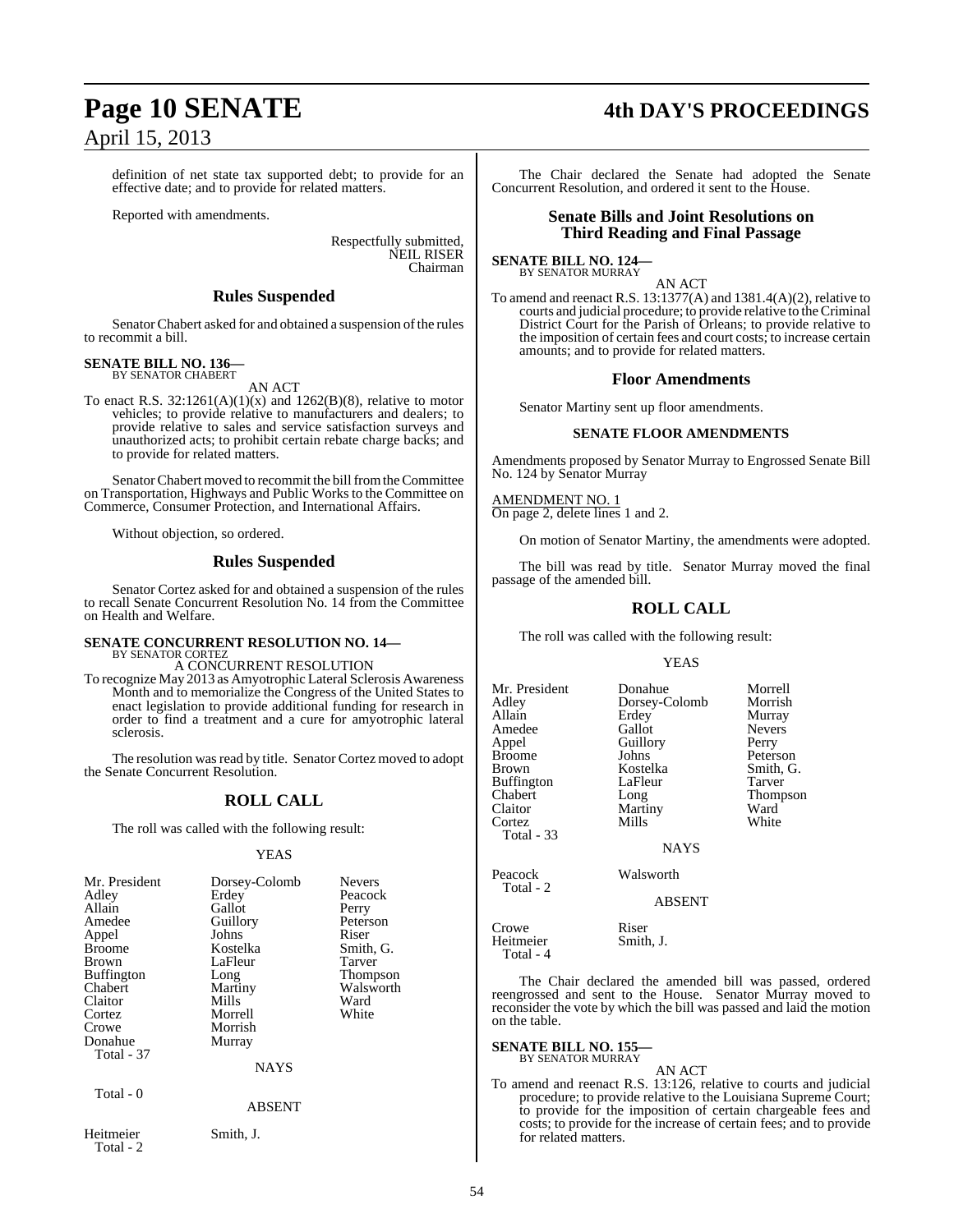The bill was read by title. Senator Murray moved the final passage of the bill.

#### **ROLL CALL**

The roll was called with the following result:

#### YEAS

| Mr. President<br>Allain<br>Amedee<br>Appel<br><b>Broome</b><br><b>Brown</b><br><b>Buffington</b><br>Chabert<br>Claitor<br>Donahue | Dorsey-Colomb<br>Erdey<br>Gallot<br>Guillory<br>Johns<br>Kostelka<br>LaFleur<br>Martiny<br>Mills<br>Morrell | Morrish<br>Murray<br><b>Nevers</b><br>Peterson<br>Smith, G.<br>Tarver<br>Ward<br>White |
|-----------------------------------------------------------------------------------------------------------------------------------|-------------------------------------------------------------------------------------------------------------|----------------------------------------------------------------------------------------|
| Total - 28                                                                                                                        | <b>NAYS</b>                                                                                                 |                                                                                        |

Crowe Perry<br>Long Riser  $L$ ong Total - 7

Adley Peacock Walsworth<br>Crowe Perry

#### ABSENT

Thompson

Cortez Smith, J.<br>Heitmeier Thompson

Total - 4

The Chair declared the bill was passed and ordered it sent to the House. Senator Murray moved to reconsider the vote by which the bill was passed and laid the motion on the table.

#### **Rules Suspended**

Senator Morrell asked for and obtained a suspension of the rules to recommit a bill.

#### **SENATE BILL NO. 159—** BY SENATOR MORRELL

AN ACT

To enact R.S. 33:2339, relative to municipal law enforcement; to require payments for a detail or secondary employment to be included in the employee's benefits in certain instances; and to provide for related matters.

Senator Morrell moved to recommit the bill from the Committee on Local and Municipal Affairs to the Committee on Judiciary B.

Without objection, so ordered.

#### **Rules Suspended**

Senator Morrell asked for and obtained a suspension of the rules to recommit a bill.

#### **SENATE BILL NO. 213—** BY SENATOR MORRELL

AN ACT

To amend and reenact R.S. 33:2419(B)(1) and to enact R.S. 33:2434, relative to civil service; to provide relative to the New Orleans Police Department; to provide relative to benefits for certain employeesin certain positions; to provide for definitions; and to provide for related matters.

Senator Morrell moved to recommit the bill from the Committee on Local and Municipal Affairs to the Committee on Judiciary B.

Without objection, so ordered.

# **4th DAY'S PROCEEDINGS Page 11 SENATE**

April 15, 2013

#### **Privilege Report of the Committee on Senate and Governmental Affairs**

#### **ENROLLMENTS**

Senator Amedee, Chairman on behalf of the Committee on Senate and Governmental Affairs, submitted the following report:

#### April 15, 2013

To the President and Members of the Senate:

I am directed by your Committee on Senate and Governmental Affairs to submit the following report:

The following Senate Concurrent Resolutions have been properly enrolled:

#### **SENATE CONCURRENT RESOLUTION NO. 3—**

BY SENATOR BROOME A CONCURRENT RESOLUTION

To invite the Honorable Bobby Jindal, Governor of Louisiana, to address a joint session of the legislature.

 $\begin{tabular}{l|c|c|c} \textbf{SENATE CONCURRENT RESOLUTION NO. 13}\! \textbf{B} & \textbf{B} & \textbf{S} & \textbf{S} & \textbf{S} & \textbf{S} & \textbf{S} & \textbf{S} & \textbf{S} & \textbf{S} & \textbf{S} & \textbf{S} & \textbf{S} & \textbf{S} & \textbf{S} & \textbf{S} & \textbf{S} & \textbf{S} & \textbf{S} & \textbf{S} & \textbf{S} & \textbf{S} & \textbf{S} & \textbf{S} & \textbf{S} & \textbf{S} & \textbf{$ 

To commend and congratulate Dr. Daniel D. "Dan" Reneau upon the occasion of his retirement as president of Louisiana Tech University and to recognize his numerous accomplishments and noteworthy contributions to his university, his community, and the state.

> Respectfully submitted, "JODY" AMEDEE Chairman

The foregoing Senate Concurrent Resolutions were signed by the President of the Senate.

#### **ATTENDANCE ROLL CALL**

#### PRESENT

| Mr. President     | Dorsey-Colomb | <b>Nevers</b> |
|-------------------|---------------|---------------|
| Adley             | Erdey         | Peacock       |
| Allain            | Gallot        | Perry         |
| Amedee            | Guillory      | Peterson      |
| Appel             | Johns         | Riser         |
| <b>Broome</b>     | Kostelka      | Smith, G.     |
| <b>Brown</b>      | LaFleur       | Tarver        |
| <b>Buffington</b> | Long          | Thompson      |
| Chabert           | Martiny       | Walsworth     |
| Claitor           | Mills         | Ward          |
| Cortez            | Morrell       | White         |
| Crowe             | Morrish       |               |
| Donahue           | Murray        |               |
| Total - 37        |               |               |
|                   |               |               |

ABSENT

Heitmeier Smith, J.

#### **Leaves of Absence**

The following leaves of absence were asked for and granted:

Heitmeier 1 Day John Smith 1 Day

Total - 2